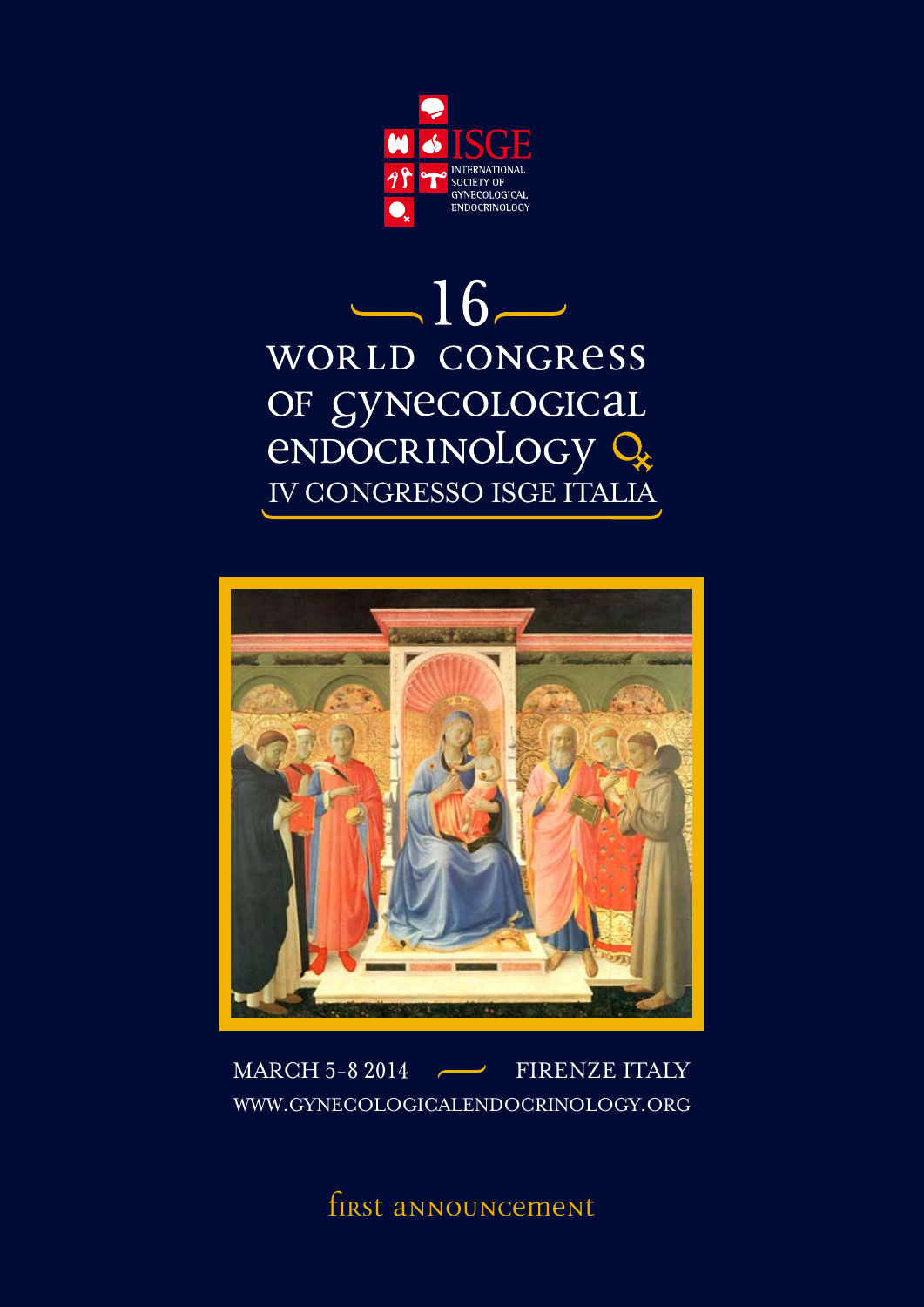# **THE**

# international

# SOCIETY OF

gynecological

# endocrinology

#### Board 2010-2014

**PRESIDENT** A.R.GENAZZANI pisa, italy

**TREASURER** B.LUNENFELD TEL-AVIV, ISRAEL

#### Executive Secretary T.SIMONCINI pisa, italy

# **MFMRFRS**

F. AL-AZZAWI leicester, uk S.BERGA atlanta, usa M.BIRKHAEUSER bern, switzerland P. BOUCHARD PARIS, FRANCE M.BRINCAT malta N.R. DE MELO saopaulo, brazil L.DEVOTO santiago, chile

J.M.FOIDART liege, belgium P.KENEMANS amsterdam, nl T.MARUO kobe, japan M.MENDELSOHN boston, usa A.MILEWICZ wroclaw, poland F.NAFTOLIN new york, usa E.H.Y.NG hong kong, china F.PETRAGLIA siena, italy A.SCHINDLER essen, germany C.SIMON valencia, spain E.SIMPSON clayton, australia N.SISELES buenos aires, argentina V.SMETNIK moscow, russia B.TARLATZIS THESSALONIKI, GREECE B. Von SCHOULTZ stockholm, sweden

# **ABOUT ISGE**

The International Society of Gynecological Endocrinology is a non-profit organisation established in 1986 for the purpose of promoting science and research into all aspects of gynecological endocrinology and communication between scientists interested in these subjects.

The Society operates through the monthly Journal of Gynecological Endocrinology, the monthly newsletter GynEndo News and the biannual World Congress, a major scientific event which allows a perfect integration of renowned faculty members with talented young scientists presenting innovative research. Join us as a member of the International Society of Gynecological Endocrinology and be part of our active and professional scientific society.

#### INTERNATIONAL SCHOOL OF GYNECOLOGICAL AND REPRODUCTIVE ENDOCRINOLOGY

The International School of Gynecological and Reproductive Endocrinology is the educational branch of ISGE entitled for the organization of educational courses on behalf of the Society itself.

The mission of The International School of Gynecological and Reproductive Endocrinology is to promote clinical education world-wide by aiding the training of physicians from all nations in Gynecological Endocrinology and related fields. In order to cope with increasing health problems worldwide, particularly in developing countries, the school organizes both in-door and online educational programs.



### The Gynecological Endocrinology Journal

"Gynecological Endocrinology", the official journal of ISGE, covers all experimental, clinical and therapeutic aspects of this ever more important discipline. It includes, amongst others, papers related to the control and function of the different endocrine glands in females, the effects of reproductive events on the endocrine system, the consequences of endocrine disorders on reproduction.

If you are interested in receiving the Printed edition of the journal you can subscribe at the following prices:

- €105 for 1 year subscription (per member)
- €190 for 2 year subscription (per member)

Please contact our staff at the ISGE stand in the Exhibition Area; for all further information please contact the ISGE Secretariat at ufficioisge@tiscali.it



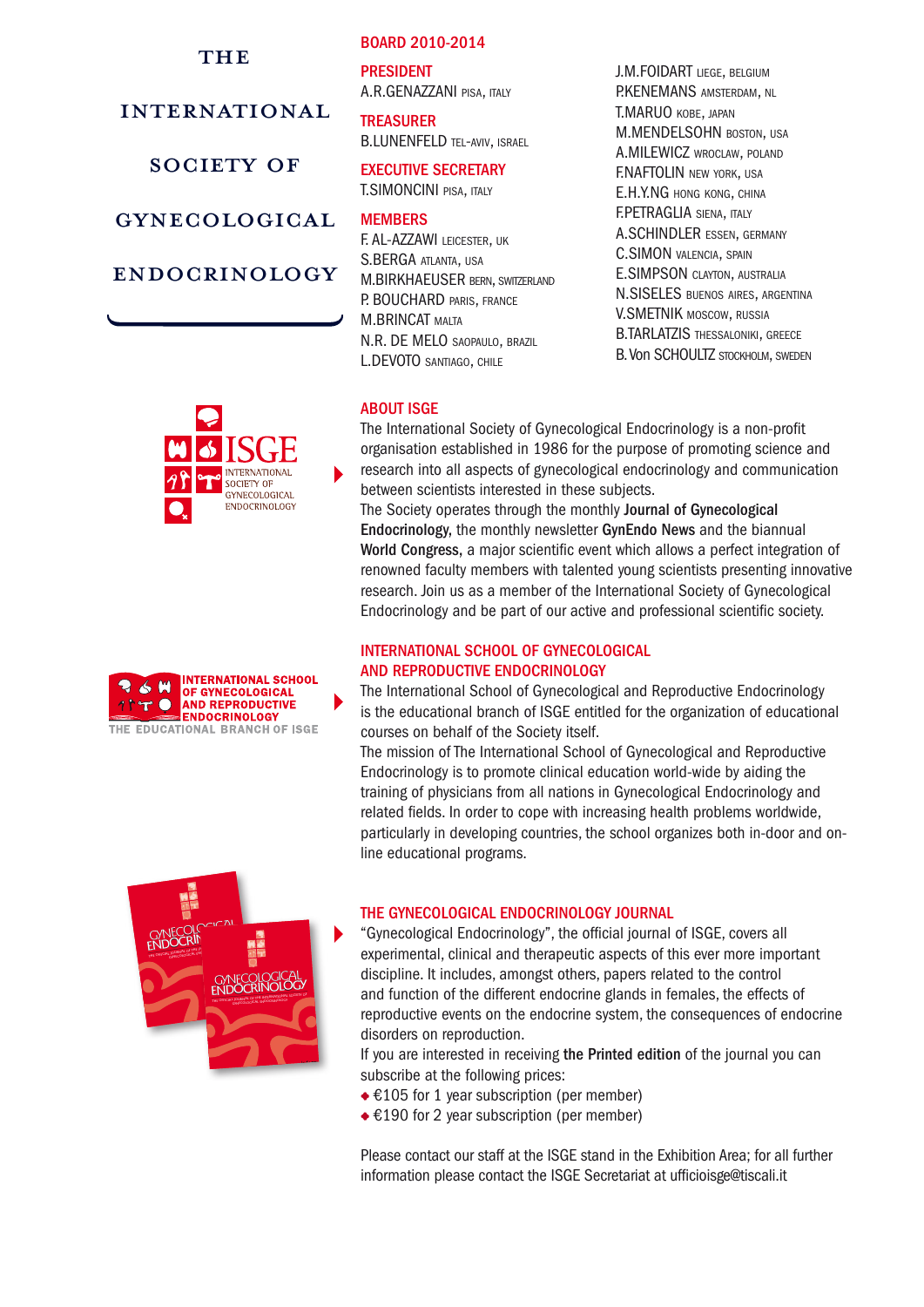





### **GYNENDO NEW**

Gynendo News is the e-mail bulletin of the International Society of Gynecological Endocrinology. It is the voice of the Society and it carries opinions and news in Gynecological and Reproductive Endocrinology in your mailbox. If you don't receive it yet, visit now www.gynendonews.com and subscribe to Gynendo News. It's absolutely free and will be your invaluable source of updating in Gynecological Endocrinology from now on…

# The International Federation of the Societies of Gynecological Endocrinology (FISGE)

FISGE unites all the societies of gynecological endocrinology interested in the study and the research of all aspects of gynecological endocrinology, aiming to improve the communication and the exchange of information related to the activities of each society, to promote the development of common scientific projects and to advance the interchange of young and senior researchers between those centres devoted to gynecological endocrinology all over the world.

For all further information www.gynecologicalendocrinology.org

### How to become an isge member

Please visit the society website www.gynecologicalendocrinology.org and fill in the membership form.

Biannual registration: €50

Includes Free Access to the digital edition of the Gynecological Endocrinology (2 years), discount on all courses organized by the International School of Gynecological and Reproductive Endocrinology, online access to all the lectures of the  $15<sup>th</sup>$  world congress with slides and audio and up to  $£100$ discount on 16<sup>th</sup> congress registration, Gynendo News subscription. -

If you want to receive also the printed copy og Gynecological Endocrinology you can add to the above  $£105$  (1 year),  $£190$  (2 years)



 $-16$ **WORLD CONGRESS** OF CYNECOLOGICAL endocrinology Q IV CONGRESSO ISGE ITALIA

> MARCH 5-8 2014 FIRENZE ITALY

SCIENTIFIC SECRETARIAT Tommaso Simoncini, Paolo Artini.

## Dept. of Reproductive

Medicine and Child Development Division of Gynecology and Obstetrics "P. Fioretti" University of Pisa Via Roma 67 56126 Pisa, Italy T.+39 050503985 F. +39 0502207028 isge@tiscali.it

#### ORGANIZING SECRETARIAT

Biomedical Technologies srl www.biomedicaltechnologies.com Main Office and Accounting Department Via P. Cugia 1 - 09129 Cagliari – Italia T. +39 070340293 - F. +39 070307727 isge2014@biomedicaltechnologies.com Marketing Office Via Metauro 19-00198 Roma

T. +39 068546198 F. +39 0685389063 marketing@biomedicaltechnologies.com

### HOTEL BOOKING

For group enquires please contact info@biomedicaltechnologies.com More information on www.isge2014.com

### CongresS Websites

www.biomedicaltechnologies.com www.gynecologicalendocrinology.org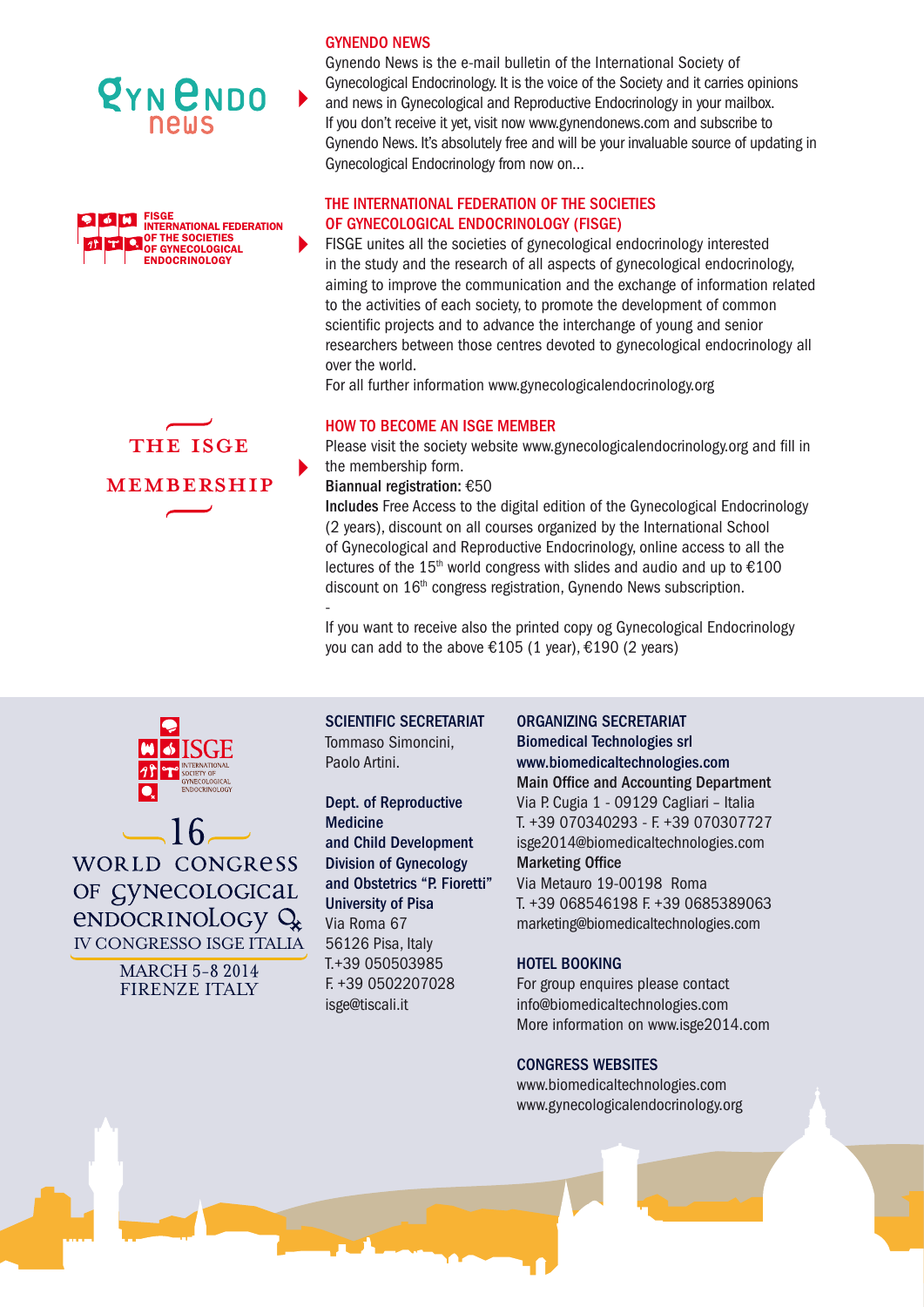

**DEAR FRIENDS, On behalf of the Executive** Committee of the International Society of Gynecological Endocrinology , it is my great pleasure to invite you to join the 16<sup>th</sup> World Congress of Gynecological Endocrinology that will be held in Florence from the 5th to 8th March 2014.

Our biennial meeting can be considered the major event in developing, upgrading and teaching the Gynecological Endocrinology. Our Discipline, strongly stimulated by the possibilities offered by molecular and cellular endocrinology and by the progress in clinical biochemistry and experimental pharmacology, needs this important moment, which can be considered our World Congress.

In the same way, the achievements of randomized clinical trials, epidemiological surveys and large meta-analysis will allow us to better understand the possibilities, limits, risks and advantages of our therapies and diagnostic approaches.

The programme , developed by the Executive Board, will receive input from Scientific Societies, mostly members of the Fisge, that normally cooperates with us.

Moreover, the Congress remains open to the suggestions of our Members, Working groups and any other Institution that want to increase the scientific and educational level of the Event.

In the meantime, the ISGRE will activate since 2013 the Winter and Summer Schools, to promote the continuous medical education and up-dating in Gynecological and Reproductive Endocrinology

I strongly hope to receive your proposals for the progress of our Society, and have the pleasure to meet you in Florence in March 2014

Andrea R. Genazzani President of ISGE

# THE 16TH

# world congress

of the isge

The Congress will be organized in Plenary Lectures, Debates and Plenary Sessions. Each session will include four or five speakers each presenting his scientific research in approximately 20 minutes plus 5 minutes discussion. Moreover, Special Sessions on Last Minute Hot Topics, Sponsored Symposia, Round Tables, Oral Presentations and Poster Sessions will be available.

### SCIENTIFIC SOCIETIES SYMPOSIA

Scientific Societies members of the FISGE and any other scientific society operating in our field may propose an entire symposium at their own cost, suggesting titles, presentations, speakers and chairmen. The Executive Committee will examine the proposals for inclusion in the scientific programme with the possibility to include one extra speaker or a chairman of its choice. The deadline for submission is November 18<sup>th</sup> 2013.

#### Official Languages and simultaneous translation

English is the official language of the congress, and all lectures must be held in English. Simultaneous translation into other languages will be evaluated on the basis of the number of request for each language.

#### Pre-Congress courses

Two Pre-Congress Courses organized by ISGRE will take place on Wednesday 5<sup>th</sup>.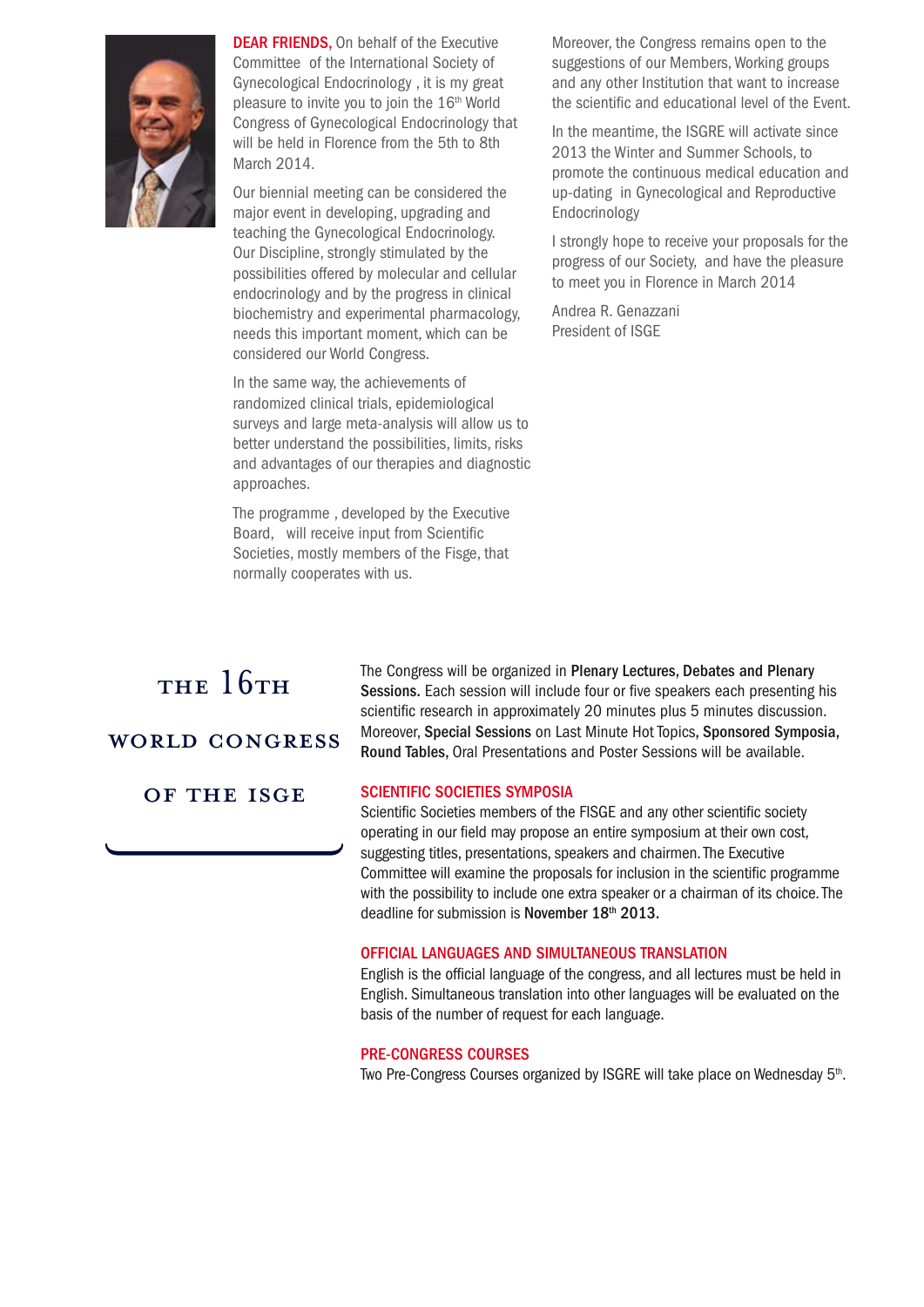# **ABSTRACTS**

## Abstracts submission instructions and guidelines GENERAL POLICIES

In order to send an abstract you have to create your personal congress account. This will allow you to interact with the congress organization (both scientific and organizing secretariat) and satisfy all your possible needs regarding abstract submission, registration, hotel booking, etc.

- 1. Deadline for abstract submission is November  $25<sup>th</sup>$  2013 (September  $29<sup>th</sup>$  for the Under 34 competition)
- 2.Each person is allowed to submit a maximum of two abstracts as presenting author: one oral presentation and one poster or, alternatively, two posters. There is no limit to the number of abstracts submitted as co-author.
- 3.Presenting authors will be notified whether their abstracts are accepted by December  $23<sup>th</sup>$  2013.
- 4.Further details on the schedule and instructions for oral and poster presentations will be sent to the presenting authors later. The Scientific Programme of the Congress will be available on www.isge2012.com by February 2014.
- 5.Authors, whose abstracts have been accepted, must register for the Congress and pay the registration fee by January  $17<sup>th</sup>$  2014.

Failure to do so will result in exclusion from the programme and the Abstract edition.

- 6.Abstracts can only be submitted using the on-line form available on www.isge2012.com.
- A guideline will help you in filling out the form. Abstracts submitted via email or fax will not be accepted.

If you have any queries about your poster or presentation please contact the scientific secretariat

# prizes

**under 34 researchers have the possibility to win congress registration and accommodation,**

**the best posters will be awarded**

# UNDER 34 COMPETITION

Participants must be under the age of 34 by March  $5<sup>th</sup>$  2014 and can submit a maximum of 2 abstracts as first author on any of the Congress' topics by November 29<sup>th</sup>, 2013 using the online form and checking the apposite box.

- The first authors of the 100 better works will receive a voucher for free registration and accommodation in a 3 stars hotel (twin accommodation).
- The first authors of the remaining accepted abstracts not ranked among the first 100 will pay the registration to the Congress €200 or €300 if payed after  $18/01/2013$  (instead of  $£750$ ).
- The first 4 best ranked authors will have the opportunity to present their abstract during a Plenary Session as a Main Speaker.

#### Poster awards

Four posters will be awarded each with a free registration to the next ISGE Congress including a free accommodation for one person (overnight stay in a 3 stars hotel - twin accommodation). The awards will be given during the Closing Ceremony on Saturday March 8<sup>th</sup>.

|                                  | 29/09/2013                                                        | 18/10/2013                 | 18/11/2013        | 25/11/2013                     | 13/01/2014                   |
|----------------------------------|-------------------------------------------------------------------|----------------------------|-------------------|--------------------------------|------------------------------|
| <b>IMPORTANT</b><br><b>DATES</b> | <b>Abstracts</b><br>submission for<br>the under 34<br>comeptition | Early bird<br>registration | Symposia proposal | <i>Abstracts</i><br>submission | Reduced rate<br>registration |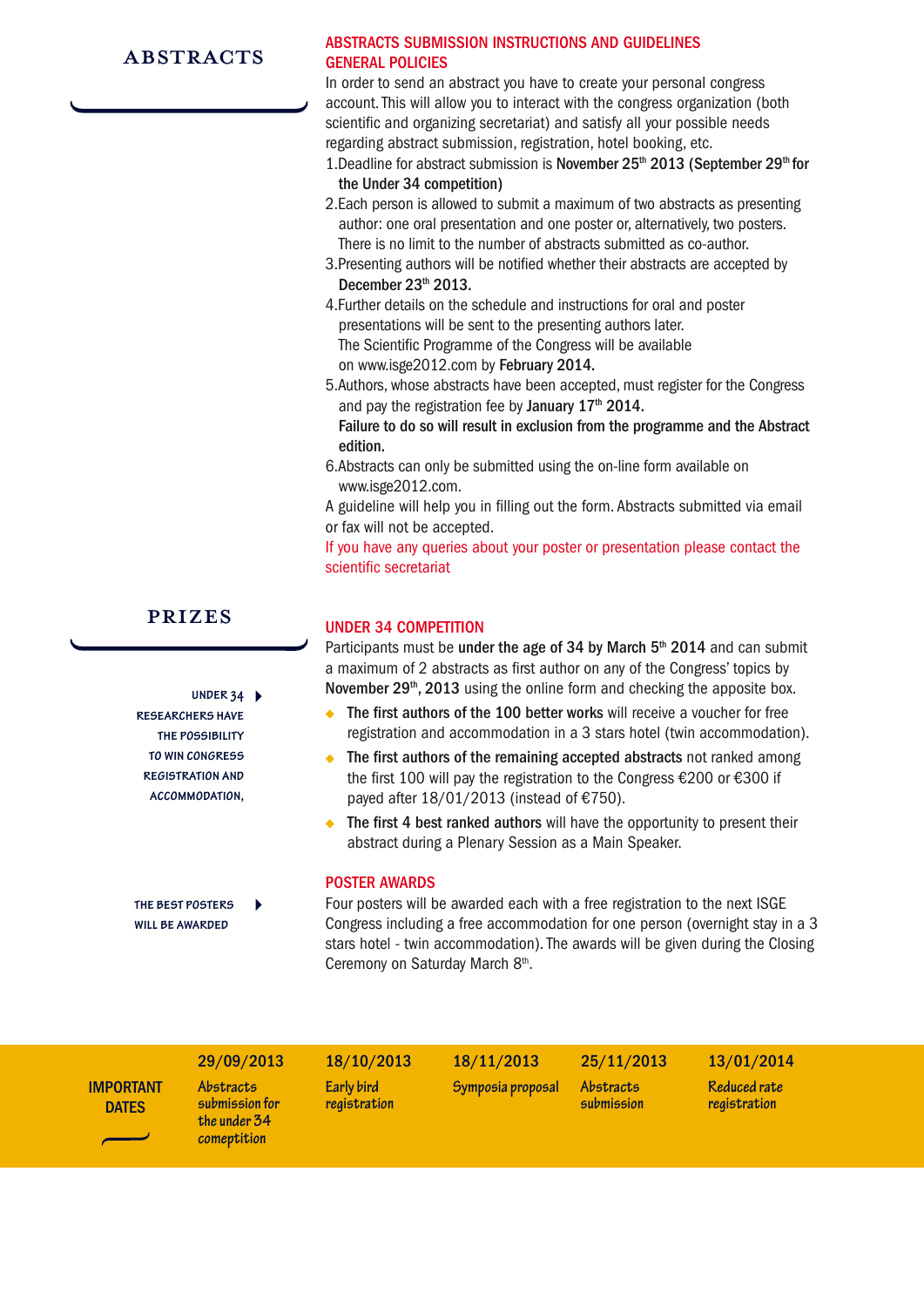### topics for

# ORAL presentations

# and posters

#### 1. GYNECOLOGICAL **ENDOCRINOLOGY**

1.1 Regulation of the HPA axis 1.2 FSH and LH receptors 1.3 Hyperprolactinemia 1.4 GnRH analogues and antagonists 1.5 Steroids and steroid receptors signaling mechanisms 1.6 Biological actions of progestins 1.7 Androgens and hyperandrogenisms 1.8 Primary and secondary amenorrhea 1.9 Polycystic ovary syndrome 1.10 Insulin resistance 1.11 Obesity, metabolic syndrome and women's health 1.12 Pediatric and adolescent gynecology 1.13 Thyroid diseases 1.14 Endocrine disorders and woman's health 1.15 Endocrine disruptors 1.16 Selective steroid receptor modulators

#### 2. CONTRACEPTION

2.1 New compounds for contraception 2.2 Non-contraceptive benefits of contraceptives 2.3 Male contraception 2.4 Emergency contraception 2.5 Medical and surgical abortion 2.6 Intrauterine contraceptives 2.7 Contraception and adolescents 2.8 Contraception and perimenopause 2.9 Therapeutic uses of hormonal contraceptives 2.10 Long lasting contraception

#### 3. MEDICALLY ASSISTED **PROCREATION**

3.1 Embryo implantation and development 3.2 Stem cells and human reproduction 3.4 Mechanisms of follicle selection and development 3.5 Reproduction, the Immune system and oxidative stress 3.6 The infertile couple 3.7 Techniques in medically assisted procreation 3.8 Ovulation induction 3.9 Ovarian hyperstimulation 3.10 Endometriosis and assisted reproduction 3.11 The anovulatory patient 3.12 Endocrine disorders and medically assisted procreation 3.13 Adnexal diseases and medically assisted procreation 3.14 Fertility preservation 3.15 Autologue and heterologue donation 3.16 MAP and ethics 3.17 MAP in premature ovarian insufficiency

#### 4. OBSTETRICS

- 4.1 Recurrent abortion 4.2 Extra-uterine pregnancy 4.3 Prenatal diagnosis
- 4.4 Prenatal medicine
- 4.5 The placenta and the fetal membranes
- 4.6 The thyroid and pregnancy 4.7 Immunological disorders
- and pregnancy
- 4.8 Endocrine disorders in pregnancy
- 4.9 Neurodegenerative disorders in pregnancy 4.10 Insulin resistance and
- obstetric diseases
- 4.11 Obesity and fetal and maternal risks
- 4.12 Pregnancy and lifestyle 4.13 Preterm labor and delivery 4.14 Gestational hypertension,
- pre-eclampsia and eclampsia 4.15 High risk pregnancy:
- diagnosis and management
- 4.16 Normal and abnormal
- intrauterine growth 4.17 Infectious diseases and
- pregnancy 4.18 Twin and multiple
- pregnancies
- 4.19 Labor induction 4.20 NO Operative delivery
- 4.21 Caesarean Section: pro
- and con 4.22 Fetal origins of adult
- diseases
- 4.23 Postpartum management
- of high risk pregnancies

#### 5. GYNECOLOGY

5.1 Stem cells in gynecology 5.2 Angiogenesis and gynecological diseases 5.3 Puberty and adolescent gynecology 5.4 Female sexual function and dysfunction 5.5 Sexually transmitted diseases 5.6 Hormones and gynecological disorders 5.7 Endometrial regulation 5.8 Abnormal uterine bleeding 5.9 Pelvic pain 5.10 Endometrial hyperplasia 5.11 Endometriosis: genetics and hormones 5.12 Medical treatments for endometriosis 5.13 Uterine myomas, medical and surgical management 5.14 Clinical management of simple adnexal cysts 5.15 Vulvar and vaginal lesions

#### 6 MENOPAUSE AND AGEING

6.1 Steroid hormones and ageing 6.2 Neurotoxicity, neuronal survival and hormone protection 6.3 The climacteric syndrome 6.4 Menopause, HRT and cardiovascular disease 6.5 Menopause, HRT and cancers 6.6 Menopause, HRT and neurodegenerative diseases 6.7 Postmenopausal osteoporosis 6.8 Bisphosphonates, PTH and the bone-forming agents 6.9 Selective estrogen receptor modulators 6.10 Progesterone and progestins 6.11 Androgen therapy 6.12 Non-hormonal treatments

for climacteric women 6.13 Sexual health and dysfunction

#### 7 GYNECOLOGICAL **ONCOLOGY**

7.1 Genes and gynecological cancers 7.2 Hormones and gynecological cancers 7.3 Stem cells and gynecological malignancies 7.4 Proteomics for cancer diagnosis and treatment 7.5 Screenings and for gynecological cancers 7.6 HPV and HPV vaccines 7.7 Border-line and pretumoral lesions 7.8 Clinical management of gynecological cancers 7.9 Conservative approaches to gynecological cancers 7.10 New concepts in radio/

chemotherapy 7.11 Hormonal therapies for gynecological cancers 7.12 Pregnancy and cancer

#### 8 THE BREAST

8.1 Breast development and function 8.2 Hormones and the breast 8.3 Benign breast diseases, contraception and HRT 8.4 Breast carcinogenesis 8.5 Hormones, breast cell proliferation and metastasis 8.6 New prognostic and predictive factors 8.7 Anti-estrogens, SERMs and aromatase inhibitors 8.8 Oncological and aesthetic breast surgery 8.9 Breast cancer and pregnancy

#### 9 GYNECOLOGICAL SURGERY

9.1 Vaginal approaches to pelvic diseases 9.2 Urinary incontinence 9.3 New techniques for pelvic floor defects correction 9.4 Laparoscopic treatment of pelvic masses 9.5 Laparoscopy, endometriosis and reproduction 9.6 New treatments of uterine myomas 9.7 Sentinel node biopsy in gynecological cancers 9.8 Oncological applications of laparoscopy 9.9 NO Evolution of radical surgery for gynecological cancers 9.10 Robotic surgery in gynecology 9.11 Multidisciplinary approach to the pelvic floor

#### 10 DIAGNOSIS

10.1 Ultrasound in gynecology and obstetrics 10.2 Interventional ultrasound techniques 10.3 Hysteroscopy 10.4 Colposcopy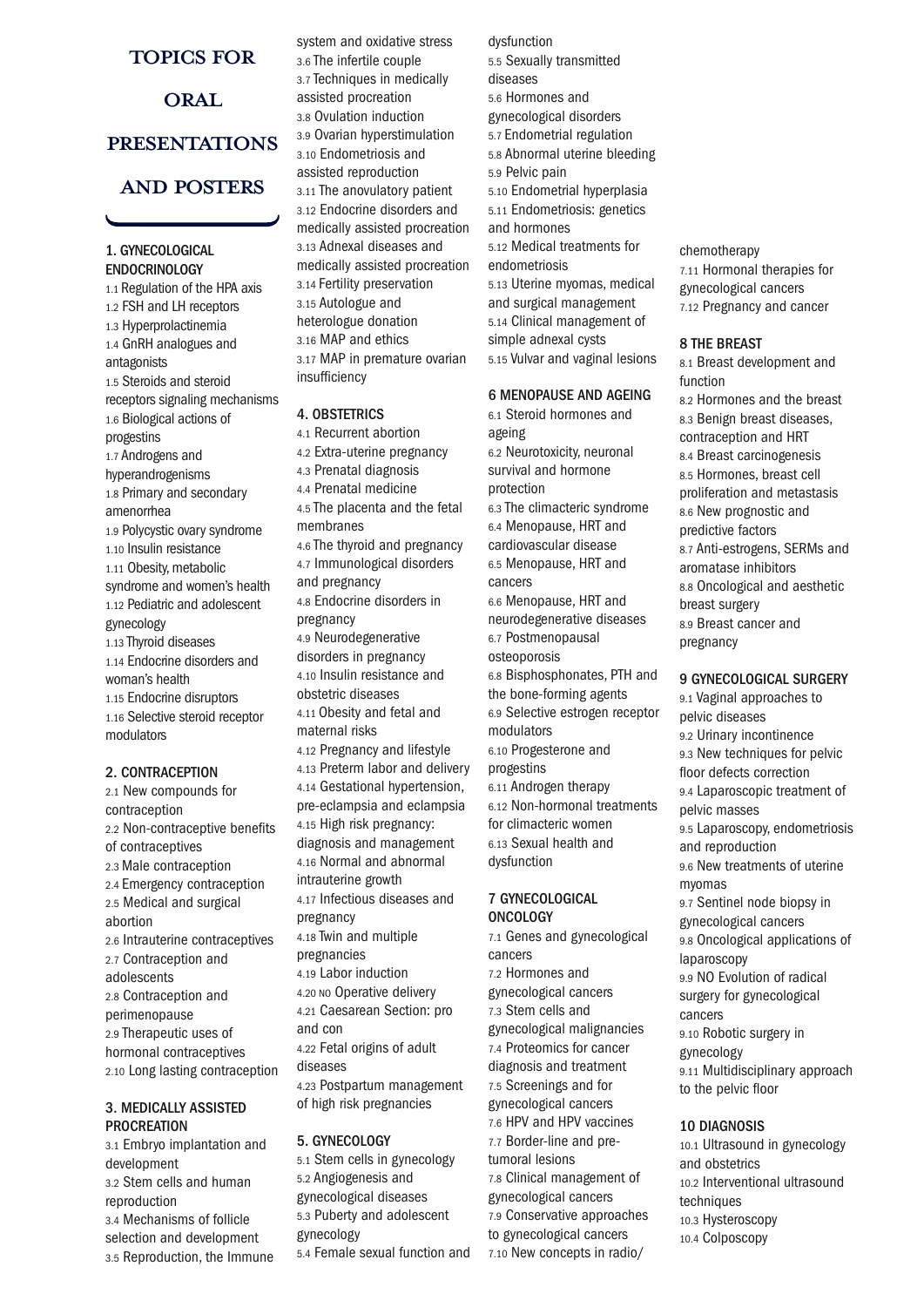# **REGISTRATION**

# and fees

| <b>REGISTRATION FEES</b><br>(VAT INCLUDED) | Until<br>18/10/2013 | Until<br>13/01/2014 | After<br>13/01/2014 | On site  |
|--------------------------------------------|---------------------|---------------------|---------------------|----------|
| Isge Member Delegate                       | € 400,00            | € 550,00            | € 650,00            | € 700,00 |
| <b>Delegate</b>                            | € 500,00            | € 650,00            | € 750,00            | € 800,00 |
| Isge Member from Developing Countries*     | € 350,00            | € 500,00            | € 600,00            | € 650,00 |
| Developing Countries*                      | € 400,00            | € 550,00            | € 650,00            | € 700,00 |
| Isge Member Technical Delegate*            | € 250,00            | € 350,00            | €450,00             | € 500,00 |
| Technical Delegate*                        | € 300,00            | € 400,00            | € 500,00            | € 550,00 |
| -34 Competition Participant**              | € 200,00            | € 300,00            | € 400,00            | €450,00  |

\*Residents in training, nurses and technicians. Official certificate must be submitted.

\*\* Participants and winners list will be published on www.isgesociety.com/isge2014 by October 10th 2011

## registration fee for the delegate includes

- **CONGRESS KIT**
- **Access to all sessions and exhibition area**
- **ABSTRACTS CD**
- **2 years ISGE membership**
- **CME credits**
- **Password to access the Congress on-line**
- **Opening and Closing Ceremonies**
- **Social events**

# registration fee for the accompanying person includes

- **Opening and Closing Ceremonies**
- **Access to exhibition area**
- **Half-day Florence City Tour**
- **Social events**

# how to register

Registration is only possible online filling out the registration form on www.isgesociety.com/isge2014. Payment will be accepted by check, bank transfer, credit card or PayPal.

|                                                                       |          | One Year (2013) Two Years (2013-2014) |
|-----------------------------------------------------------------------|----------|---------------------------------------|
| Subscription to the printed edition<br>of Gynecological Endocrinology | € 105.00 | € 190.00                              |
|                                                                       |          |                                       |

\* special price together with the congress registration

### cancellation policy for registration

Refunds (less € 25,00 for taxes and administrative expenses) will be granted to delegates unable to attend. A written notice must be received by the Organizing Secretariat before February 1<sup>st</sup> 2012.

No refunds will be made for cancellations received after February 1<sup>st</sup> 2012. All refunds will be issued after the Congress.

#### groups registration

Companies and Agencies must send the list of their registrants including all personal data as indicated on the registration form. The Organizing Secretariat can provide a sample excel file to be filled out and emailed to isge2014@btcongress.com. Accommodation can be accepted only upon pre-registration.

### **INSURANCE**

The Congress Organizers will not accept any liability for personal injury, or loss/ damage to property, belongings of meeting participants or accompanying persons, either during or as a result of the Congress or during their stay in Florence. It is, therefore, recommended that participants arrange their own personal health, accident and travel insurance.